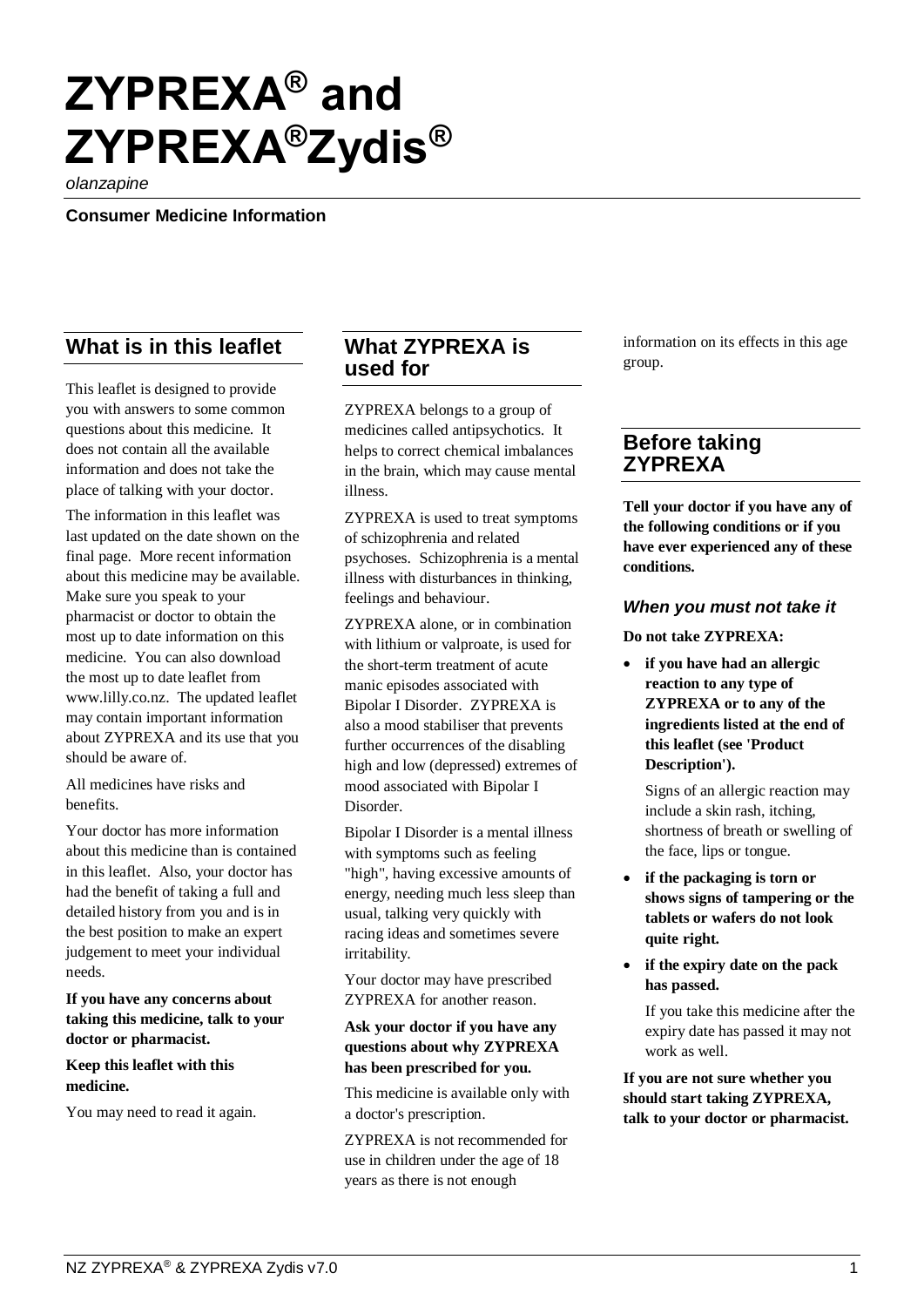#### *Before you start to take it*

**Tell your doctor if you have had an allergic reaction to any medicine which you have taken previously to treat your current condition.**

**Tell your doctor if you have or have had any medical conditions, especially the following:**

- tumour of the pituitary gland (a small gland at the base of the brain)
- disease of the blood with a reduced number of white or red blood cells
- disease of the blood vessels of the brain, including stroke
- prostate problems
- kidney or liver disease
- high blood sugar, diabetes or a family history of diabetes
- breast cancer or a family history of breast cancer
- paralytic ileus, a condition where the small bowel does not work properly
- epilepsy (seizures or fits)
- glaucoma, a condition in which there is usually a build up of fluid in the eye
- heart disease, including irregular heart rhythm
- neuroleptic malignant syndrome, a reaction to some medicines with a sudden increase in body temperature, extremely high blood pressure and severe convulsions
- tardive dyskinesia, a reaction to some medicines with uncontrollable twitching or jerking movements of the arms and legs.
- sleep apnoea, a sleep disorder where a person has pauses in breathing or periods of shallow breathing during sleep.

#### **Tell your doctor if you are pregnant or intend to become pregnant.**

Like most antipsychotic medicines, ZYPREXA is not recommended for use during pregnancy. If there is a need to consider ZYPREXA during your pregnancy, your doctor will discuss with you the benefits and risks of using it.

**Tell your doctor if you are breastfeeding or plan to breast-feed.**

It is recommended that you do not breast-feed while taking ZYPREXA.

**Tell your doctor if you suffer from lactose intolerance (because ZYPREXA tablets contain lactose).**

**Tell your doctor if you suffer from phenylketonuria (because ZYPREXA Zydis wafers contain aspartame).**

#### **Tell your doctor if you will be in a hot environment or do a lot of vigorous exercise.**

ZYPREXA may make you sweat less, causing your body to overheat.

**Tell your doctor if you smoke.**

Smoking may affect ZYPREXA or may affect how it works.

## *Taking other medicines*

**Tell your doctor if you are taking any other medicines, including any that you buy without a prescription from your pharmacy, supermarket or health food shop.**

Some medicines may be affected by ZYPREXA or may affect how it works. These include:

- medicines used to treat a fast or irregular heart beat (arrhythmia)
- medicines taken for anxiety or to help you sleep
- medicines taken for depression
- carbamazepine, a medicine used for mood stabilisation and to treat epilepsy
- other centrally acting medicines (eg. tranquillisers)
- ciprofloxacin, a medicine used to treat bacterial infections
- medicines that lower blood pressure
- medicines used for Parkinson's disease
- medicines that can change the heart's electrical activity or make it more likely to change.

Your doctor or pharmacist has more information on medicines to be careful with or avoid while taking ZYPREXA.

**Tell your doctor about these things before you take ZYPREXA.**

# **How to take ZYPREXA**

**Follow all directions given to you by your doctor or pharmacist carefully.**

These may differ from the information contained in this leaflet.

## *How much to take*

#### **ZYPREXA tablets or wafers:**

Your doctor will tell you how many ZYPREXA tablets or wafers you should take. The dose your doctor will prescribe for you will usually be in the range 5 mg to 20 mg per day.

Your doctor may increase or decrease your dose in order to find the appropriate dose for your condition.

A lower starting dose may be prescribed for elderly patients over the age of 65 years.

#### *How to take it*

#### **ZYPREXA tablets:**

ZYPREXA tablets should be swallowed whole with a glass of water.

#### **ZYPREXA Zydis wafers:**

**Do not handle the wafers with wet hands as the wafers may break up.**

ZYPREXA Zydis wafers break easily, so you should handle them carefully.

The wafers can be taken two ways:

- Directly into your mouth
- In a drink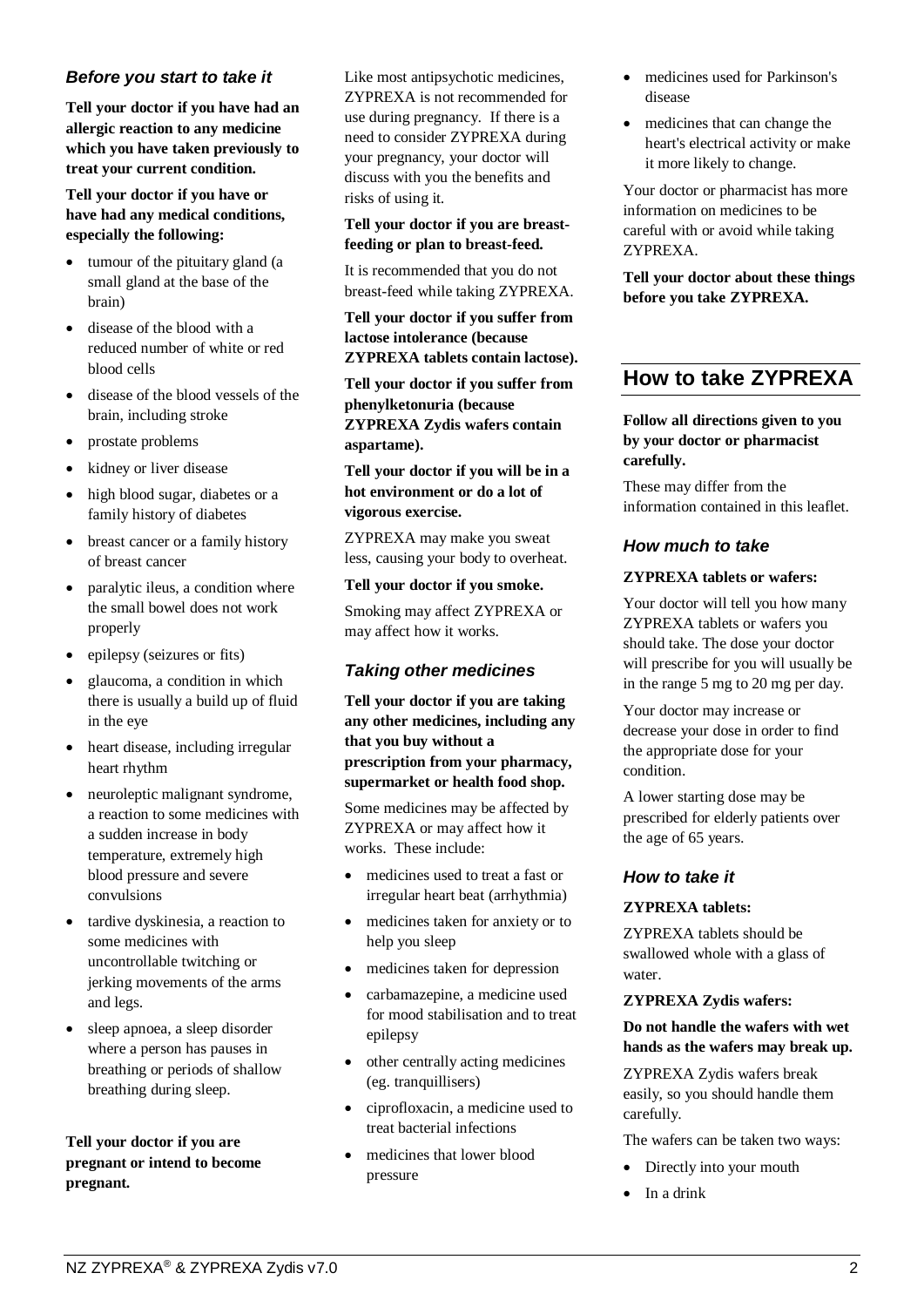**To take a wafer directly into your mouth:** 

- **1. Hold the blister strip at the edges and separate one blister cell from the rest of the strip by gently tearing along the perforations around it.**
- **2. Carefully peel off the coloured backing.**
- **3. Gently push the wafer out.**
- **4. Put the wafer in your mouth. It will dissolve directly in your mouth, so that it can be easily swallowed.**

#### **To take a wafer in a drink:**

You can also place the wafer in a full glass or cup of water, orange juice, apple juice, milk or coffee, and stir.

#### **Drink it straight away.**

With some drinks, the mixture may change colour and possibly become cloudy.

**Do not place the wafer in cola drinks.**

## *When to take it*

**ZYPREXA tablets or wafers should be taken once a day as advised by your doctor.**

Take your prescribed dose at the same time each day.

ZYPREXA tablets or wafers can be taken with or without food.

## *How long do I take it*

**Do not stop taking ZYPREXA just because you feel better. It is important that you do NOT stop taking ZYPREXA unless your doctor tells you.**

## *If you forget to take it*

**If it is almost time for your next dose skip the dose you missed and take your next dose when you are meant to.**

Otherwise, take it as soon as you remember then go back to taking your medicine as you would normally.

**Do not take a double dose to make up for the dose that you missed.**

**If you are not sure what to do, ask your doctor or pharmacist.**

## *If you take too much*

**Immediately telephone your doctor or the Australian Poisons Information Centre (telephone 13 11 26) or the New Zealand National Poisons Centre (0800 POISON or 0800 764 766), or go to Accident and Emergency at your nearest hospital, if you think that you or anyone else has taken too much ZYPREXA. Do this even if there are no signs of discomfort or poisoning.**

If you have taken too much ZYPREXA, the most common signs are fast heart beat, agitation/aggression, difficulty speaking, uncontrollable movements and sedation.

## **While you are taking ZYPREXA**

## *Things you must do*

**It is important that you remember to take ZYPREXA daily and at the dose prescribed by your doctor.**

**Tell all doctors, dentists and pharmacists who are treating you that you are taking ZYPREXA.**

**While you are taking ZYPREXA, tell your doctor or pharmacist before you start any new medicine.**

**If you become pregnant while taking ZYPREXA, tell your doctor.**

**Keep all of your doctor's appointments so that your progress can be checked.**

- Your doctor should monitor your weight while you are taking ZYPREXA.
- Patients with diabetes or who have a higher chance of

developing diabetes should have their blood sugar checked often.

• If you are over 65, your doctor may measure your blood pressure from time to time.

**Tell your doctor if you are female and your monthly periods are absent for six months or more.**

**Talk to your doctor or mental health professional if you have thoughts or talk about death or suicide; or thoughts or talk about self-harm or doing harm to others.**

These may be signs of changes or worsening in your mental illness.

## *Things you must not do*

**Do not stop taking ZYPREXA, or lower the dosage, even if you are feeling better, without checking with your doctor.**

**Do not give ZYPREXA to anyone else, even if their symptoms seem similar or they have the same condition as you.**

Your doctor has prescribed ZYPREXA for you and your condition.

## *Things to be careful of*

**Be careful driving or operating machinery until you know how ZYPREXA affects you.**

ZYPREXA may cause drowsiness in some people.

#### **Be careful when drinking alcohol while taking ZYPREXA.**

The effects of alcohol could be made worse while taking ZYPREXA.

Your doctor may suggest you avoid alcohol while you are being treated with ZYPREXA.

**If ZYPREXA makes you feel lightheaded, dizzy or faint, be careful when getting up from a sitting or lying position.**

Getting up slowly may help.

**If outdoors, wear protective clothing and use at least a 30+ sunscreen.**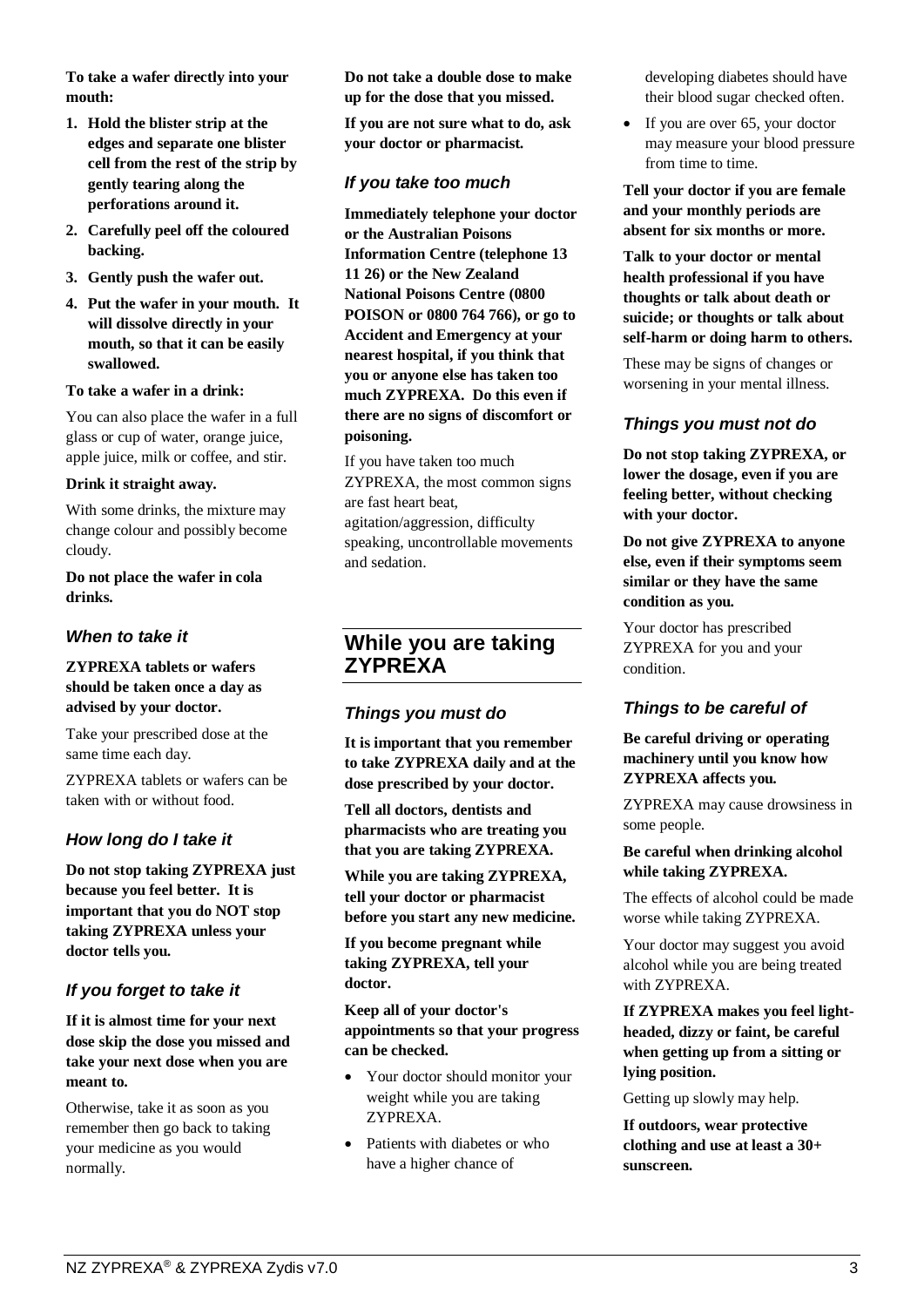ZYPREXA may cause your skin to be much more sensitive to sunlight than it is normally.

Exposure to sunlight may cause a skin rash, itching, redness, or severe sunburn.

**If your skin does appear to be burning, tell your doctor.**

#### **Make sure you keep cool in hot weather and keep warm in cool weather.**

ZYPREXA may affect the way your body reacts to temperature changes

## **Side effects**

All medicines may have some unwanted side effects. Sometimes they are serious, but most of the time they are not. Your doctor has weighed the risks of using this medicine against the benefits they expect it will have for you.

Like other medicines, ZYPREXA may cause some unwanted side effects. These are likely to vary from patient to patient. Some side effects may be related to the dose of ZYPREXA. Accordingly, it is important that you tell your doctor as soon as possible about any unwanted effects. Your doctor may then decide to adjust the dose of ZYPREXA you are taking.

#### **Tell your doctor if you notice any of the following side effects and they worry you:**

- drowsiness
- unusual tiredness or weakness
- fever
- restlessness or difficulty sitting still
- increased appetite, weight gain
- constipation, bloating
- dry mouth
- swelling of your hands, feet and ankles
- aching joints
- nose bleeds

dizziness, confusion, forgetfulness.

Some people may feel dizzy in the early stages of treatment, especially when getting up from a lying or sitting position. This side effect usually passes after taking ZYPREXA for a few days.

#### **Tell your doctor if you notice any of the above side effects and they worry you.**

These are the more common side effects of ZYPREXA.

**Tell your doctor as soon as possible if you notice any of the following side effects:**

- symptoms of sunburn (such as redness, itching, swelling or blistering of the skin) which occur more quickly than normal
- rash or allergic reaction
- slow heart beat
- changes in sexual functioning or sex drive in men or women
- prolonged and/or painful erection
- unusual secretion of breast milk
- breast enlargement in men or women
- symptoms of high sugar levels in the blood (including passing large amounts of urine, excessive thirst, having a dry mouth and skin and weakness). These may indicate the onset or worsening of diabetes
- reaction following abrupt discontinuation (profuse sweating, nausea or vomiting)
- absence of menstrual periods and changes in the regularity of menstrual periods
- involuntary passing of urine or difficulty in initiating urination
- unusual hair loss or thinning.
- excessive saliva in the mouth.

These side effects are uncommon but may require medical attention.

**Tell your doctor immediately or go to Accident and Emergency at** 

#### **your nearest hospital if you notice any of the following:**

- Sudden signs of an allergic reaction such as a skin rash, itching, shortness of breath or swelling of the face, lips or tongue.
- frequent infections such as fever, severe chills, sore throat or mouth ulcers
- bleeding or bruising more easily than normal
- seizures, fits or convulsions
- yellowing of the skin and/or eyes
- nausea, vomiting, loss of appetite, generally feeling unwell, fever, itching, yellowing of the skin and/or eyes
- severe upper stomach pain often with nausea and vomiting (inflammation of the pancreas)
- worm-like movements of the tongue, or other uncontrolled movements of the tongue, mouth, cheeks, or jaw which may progress to the arms and legs
- sudden increase in body temperature, sweating, fast heart beat, muscle stiffness, high blood pressure and convulsions
- sharp chest pain, coughing of blood, or sudden shortness of breath
- pain/tenderness in the calf muscle area
- muscle pain, muscle weakness and brown urine
- heart palpitations and dizziness, which may lead to collapse.

These are very serious side effects. You may need urgent medical attention or hospitalisation.

All of these side effects are very rare.

The following additional side effects may occur in some groups of people taking ZYPREXA: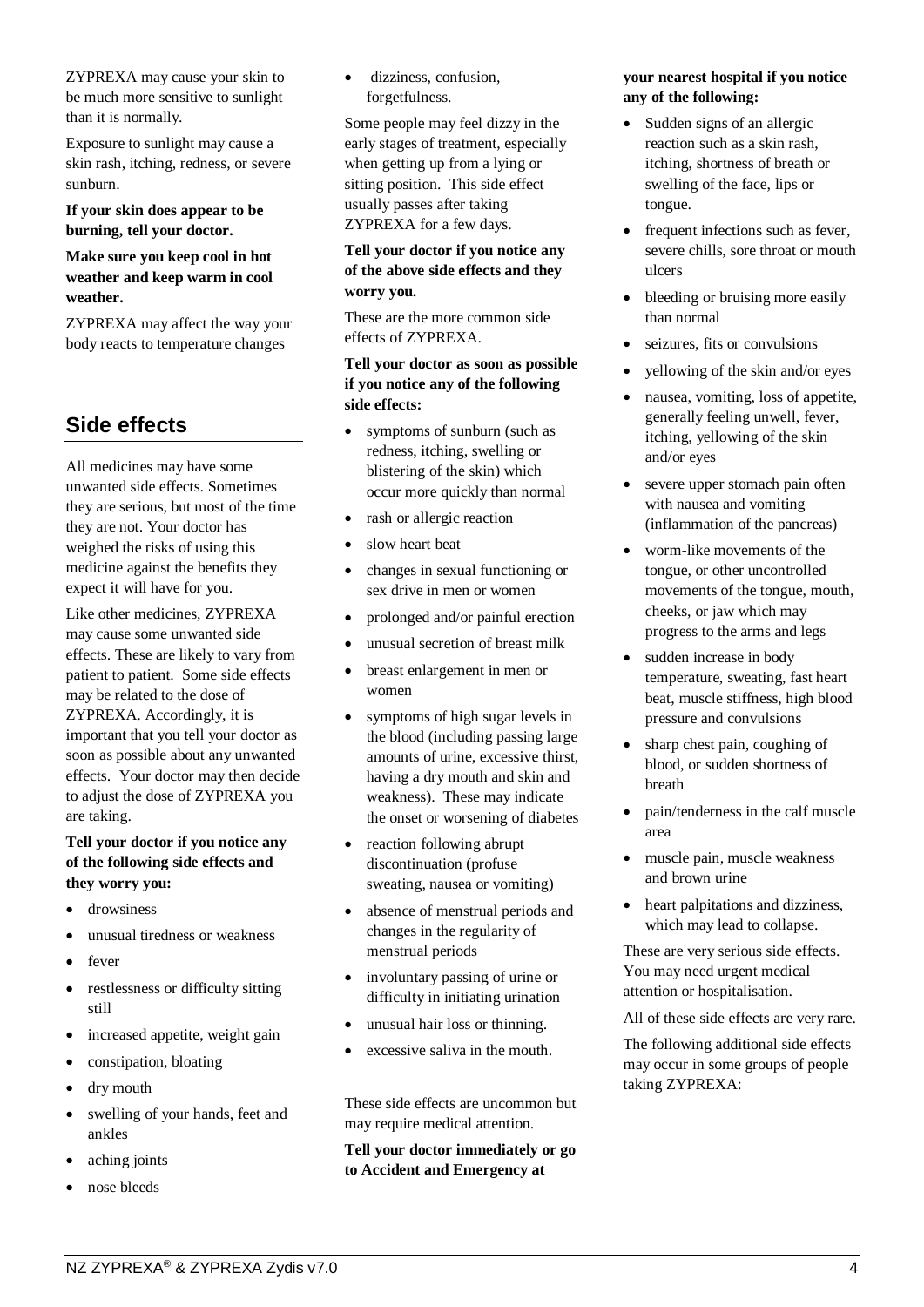## *Elderly patients with dementia-related psychosis*

Elderly patients with dementiarelated psychosis may notice the following side effects:

- unusual manner of walking
- falls
- pneumonia
- involuntary passing of urine.

## *Parkinson's disease psychosis*

Some patients with Parkinson's disease may hallucinate (see, feel or hear things that are not there) or develop worsening symptoms of Parkinson's disease.

## *Zyprexa in combination with lithium or valproate*

Patients with bipolar mania taking ZYPREXA in combination with lithium or valproate may notice the following additional side effects:

- **tremors**
- speech disorder.

## *Zyprexa IM injection*

Additional side effects seen with ZYPREXA IM Injection are:

- low blood pressure
- slow heart beat
- fast heart beat.

**Tell your doctor if you notice anything unusual or if you are concerned about any aspect of your health, even if you think the problems are not connected with this medicine and are not referred to in this leaflet.**

Also, some side effects, such as changes to liver function, cholesterol or triglycerides can occur. These can only be found when your doctor does tests from time to time to check your progress.

#### **Do not be alarmed by this list of side effects.**

You may not experience any of them.

Other side effects not listed above may also occur in some patients.

**Tell your doctor if you notice anything else that is making you feel unwell.**

# **After taking ZYPREXA**

#### *Storage*

**Keep your tablets and wafers in the blister pack until it is time to take them.**

**Keep your tablets and wafers in a cool, dry place where the temperature stays below 25°C.**

**ZYPREXA Zydis wafers should be kept out of direct light.**

**Do not store ZYPREXA or any other medicine in the bathroom or near a sink.**

**Do not leave your tablets and wafers in the car on hot days or on window sills.**

Heat and dampness can destroy some medicines.

#### **All medicines should be kept where young children cannot reach them.**

A locked cupboard at least one and a half metres above the ground is a good place to store medicines.

There will be an expiry date (month, year) on your ZYPREXA container.

The medicine should not be taken after this date because it may have lost some of its strength.

#### *Disposal*

If your doctor tells you to stop taking ZYPREXA or you find that the tablets or wafers have passed their expiry date, please return any left over tablets or wafers to your pharmacist.

# **Product Description**

#### *What it looks like*

ZYPREXA tablets are white and are available in the following strengths:

- 2.5 mg tablet
- 5 mg tablet
- 7.5 mg tablet (Australia only)
- 10 mg tablet.

Each ZYPREXA tablet has "Lilly" and an identicode number printed on it. The identicode number for:

- 2.5 mg tablet is 4112
- 5 mg tablet is 4115
- 7.5 mg tablet is 4116
- $\bullet$  10 mg tablet is 4117.

ZYPREXA tablets come in blister packs in the following pack sizes:

- 2.5 mg tablet- 28 tablets
- 5 mg tablet- 7 or 28 tablets
- 7.5 mg tablet-28 tablets
- 10 mg tablet- 7 or 28 tablets.

ZYPREXA Zydis wafers are yellow and are available in the following strengths:

- 5 mg wafer
- 10 mg wafer
- 15 mg wafer (Australia only)
- 20 mg wafer (Australia only).

ZYPREXA Zydis wafers come in blister packs in the following pack sizes:

5 mg wafer - 7 or 28 wafers

10 mg wafer - 7 or 28 wafers

15 mg wafer - 28 wafers

20 mg wafer - 28 wafers

#### *Ingredients*

#### **ZYPREXA tablets:**

Active Ingredient:

- 2.5 mg tablet 2.5 mg olanzapine per tablet
- 5 mg tablet 5 mg olanzapine per tablet
- 7.5 mg tablet 7.5 mg olanzapine per tablet